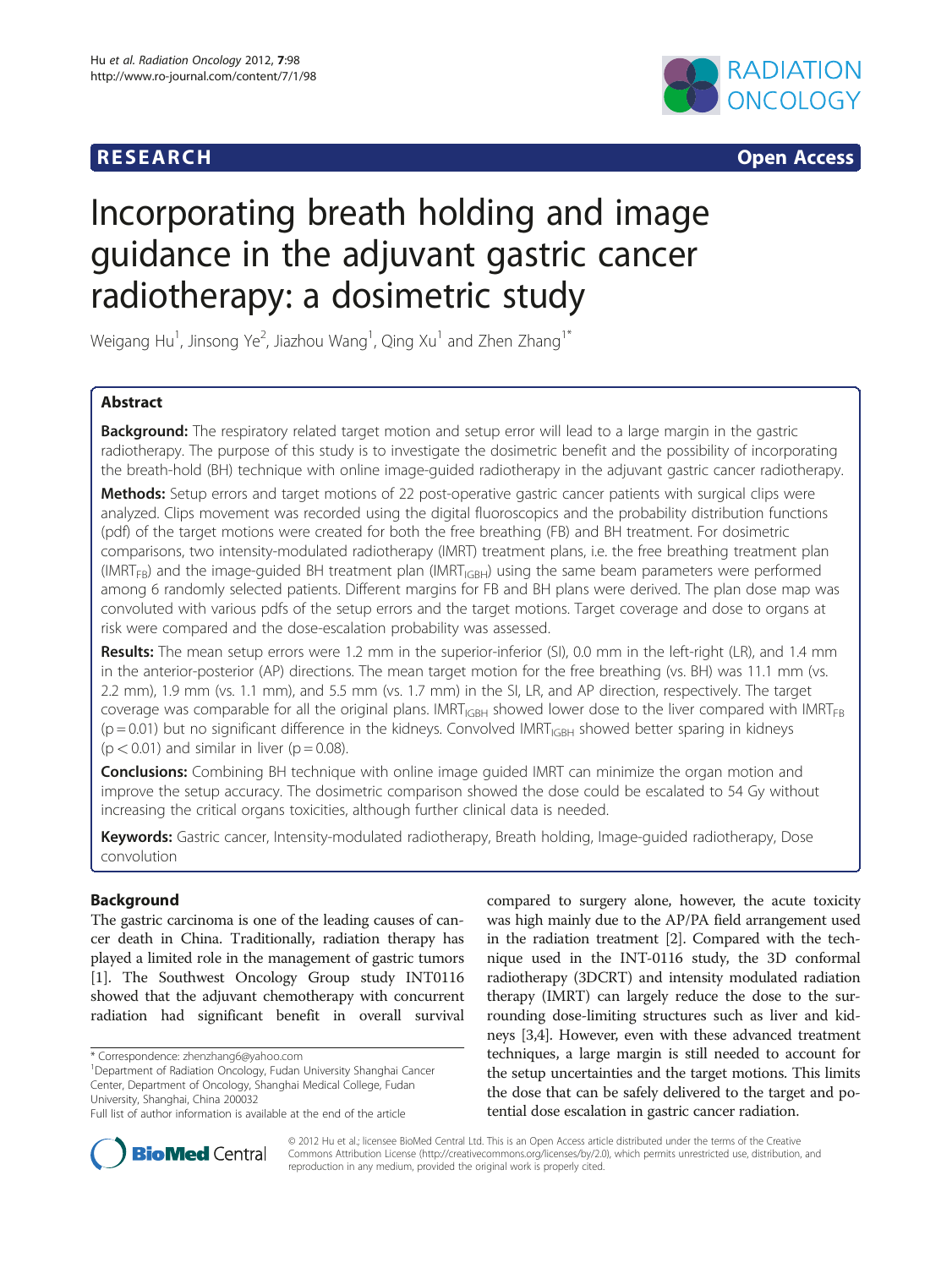Patient daily setup accuracy can be improved with the daily image guidance correction [\[5](#page-7-0)]. However, the respiratory related target motions are of major concerns for abdominal tumors. Data from 4D CT and fluoroscopy have shown that the organs and tumors in the abdominal region can move 10–27 mm in a normal breathing cycle [\[6](#page-7-0)]. Various methods have been proposed to reduce the respiratory induced target motion, such as the active or passive breath-hold techniques, abdominal compression, respiratory gating and tracking [\[7-](#page-7-0) [9\]](#page-7-0). The active breathing control (ABC) is one of breathhold (BH) methods, which can reduce the target motion by temporarily suspending the patient's breath during the treatment delivery.

The static dose can be convoluted with the probability distribution functions (pdf) of the motion for incorporating the motion to obtain a really dose distribution. Such method has been used to investigate the motion effect in many sites such as liver and pancreas [\[10,11](#page-7-0)]. But, the impact of target motion on the IMRT and the dosimetric benefit of combining breathhold technique with the image guidance in the gastric cancer radiotherapy have not been reported. The purposes of this study are to 1) quantify the target motion in the gastric cancer treatment with or without the breath-hold technique, 2) evaluate the effect of the setup uncertainties and target motion on the planned dose, 3) assess the possibility of dose escalation with image guided breath-hold IMRT.

# Methods

### Patient selection and CT imaging

Twenty-two patients diagnosed with T3-4 and/or N+, staging II-IV gastric cancer and received postoperative radiation therapy between July and December 2008 were enrolled in the study. The study was reviewed and approved by the institutional ethics committee. Four to six surgical clips used as targetmotion surrogates were implanted near the tumor bed during the surgery prior to the radiotherapy. Customized vacuum lock bags (Med-Tec Corporation, USA) were used for patient immobilization. Each patient went through an ABC (Elekta Oncology Systems, Crawley, UK) training session with an experienced therapist during the simulation.

The planning CT images were acquired in 5-mm slice thickness on a large bore CT scanner (Philips Medical Madison, WI) with ABC. The volume threshold for breath hold was set to 75% of the deep inspiration. A radiation oncologist delineated the clinical target volumes (CTVs) and critical structures such as liver, kidneys and spinal cord. The CTV included the tumor bed and the regions of lymphatic drainage.

#### Setup error and target motion

The setup error and target motion were evaluated by weekly digital fluoroscopic imaging throughout the treatment course. Patient setup was mimicked on a simulator (Ximatron, Varian Medical) weekly by two therapists who actually positioned the patient on the treatment machine everyday. For the free breathing (FB) treatment, the patient was instructed to breathe normally. Several series of the anterior-posterior and lateral orthogonal fluoroscopic images were acquired to cover several breathing cycles after the patient had established a stable and reproducible breathing pattern. For the breath-hold (BH) treatment, patients were instructed to hold their breath with the aid of ABC and 3–4 consecutive series of fluoroscopic imaging were acquired for each patient with two-minute intervals during each simulation session.

The fluoroscopic images were registered to the digitally reconstructed radiography (DRR) images generated by the treatment planning system (TPS, Philips Medical Systems, Pinnacle v7.6c, Milpitas, CA) based on the vertebral column. As the patients were initially set up to the skin marks, the setup errors were derived from the registration shifts ignoring the rotation errors. Additionally, the clips on each frame of the images were traced and recorded to calculate the trajectory of the target motion under FB mode, or the residual motion for the BH mode, assuming the target-motion related clip deformation was negligible.

The centroid location of the clips representing the target motion was calculated on each frame. The fluoroscopic images were captured at a rate of 3 frames per second.

#### Probability distribution function

The displacement of the centroid was plotted against the time (the amplitude of the target motion versus time), which could be converted to the probability distribution function (pdf) of the target motion (probability versus position). A pdf was derived from the weekly orthogonal fluoroscopic images and used to calculate the accumulative dose that the patient received for that week.

#### Dose comparison and escalation

The setup error can be regarded as independent of the target motion during the treatment delivery, thus the quadratic model was used to estimate the CTV to planning target volume (PTV) margin for treatment planning. This total margin consists of the setup margin (SM) and the internal margin (IM), i.e.  $M = \sqrt{SM^2 + IM^2}$ . Different PTVs (PTV<sub>FB</sub> and PTV<sub>IGBH</sub>) were generated from the same CTV for each patient using different margins: treatment delivery in the FB condition without image guidance ("FB" scenario) and treatment delivery with online imageguided BH condition ("IGBH" scenario). Note that the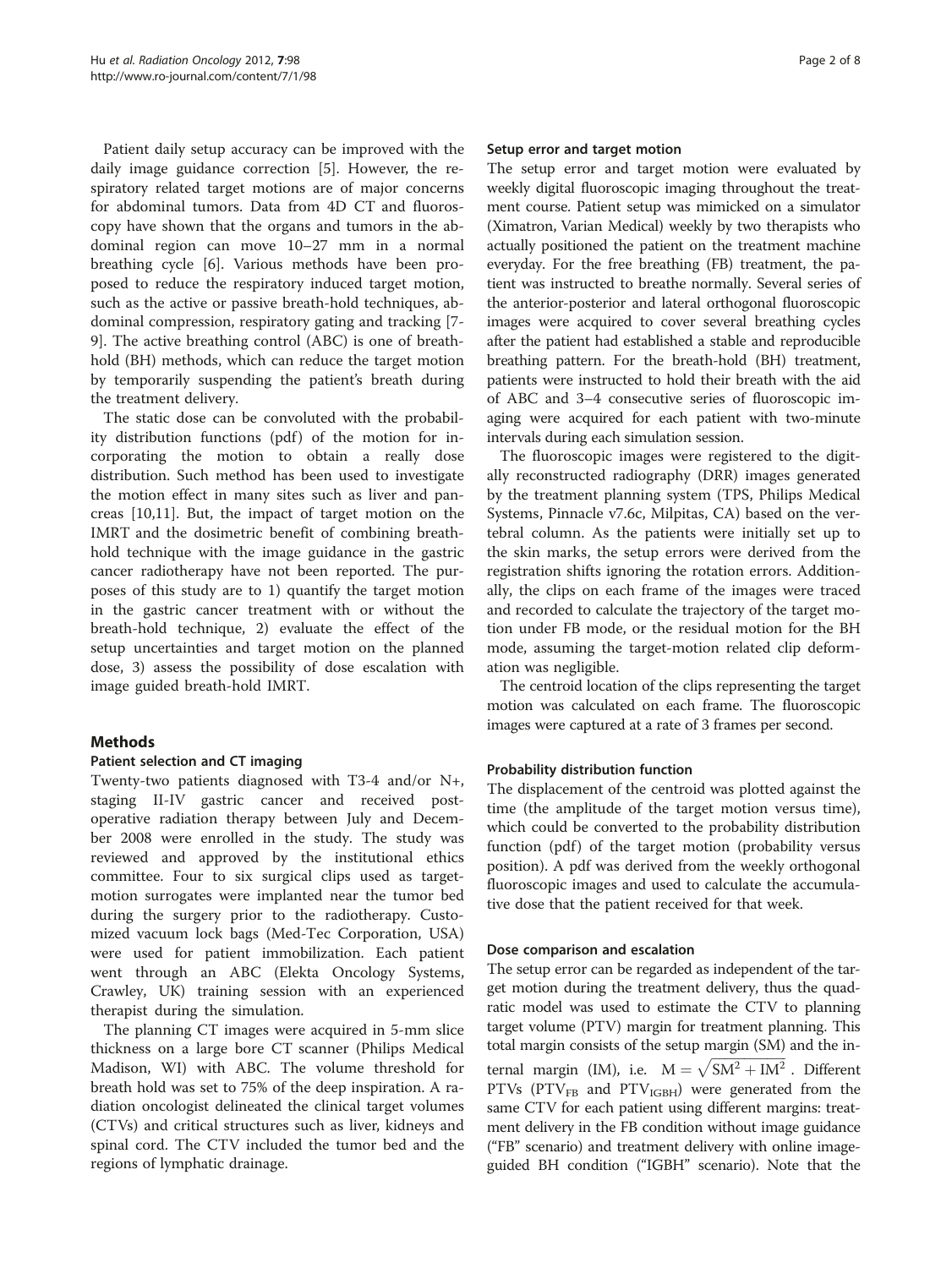<span id="page-2-0"></span>PTV margins were calculated based on the setup errors and target motion data collected from twenty-two patients. For each patient, two plans ( $IMRT_{FB}$  for  $PTV_{FB}$ and IMRT $_{IGBH}$  for PTV $_{IGBH}$ ) were generated with 7-9 coplanar fields and maximum 35–45 segments, and the same dose prescription, beam orientation and objective functions were used in the optimization. The prescription was 45 Gy delivered in 25 fractions. The final treatment plans should meet the following criteria: at least 95% of PTV (PTV<sub>FB</sub> and PTV<sub>IGBH</sub>) received 45 Gy and ≥99% of PTV received 42.75 Gy; less than 30% of the liver received 26 Gy; no more than 33% of any kidney received ≥18 Gy; and the spinal cord dose  $\leq 45$  Gy. The final dose matrices were exported to program ImageJ (NIH, [http://rsbweb.nih.](http://rsbweb.nih.gov/ij/) [gov/ij/](http://rsbweb.nih.gov/ij/)) for 3D convolution calculations.

The details were listed as following:

(1)Extract the 3D dose matrix for five fractions of treatment from the original treatment plans (IMRT<sub>FB</sub> and IMRT<sub>IGBH</sub>) in the Pinnacle Planning System. The 3D dose matrix was recorded as 32-bit real numbers in big endian format.

- (2)Read this 3D dose matrix for five fractions in Image J program. The 3D dose matrix was expressed as a stack of 2D transverse dose planes in Image J;
- (3)Import the weekly pdfs in the Image J. The weekly pdf was the probabilities of the target at each position along three directions, AP, LR and SI, for five fractions of treatment;
- (4)Convolute the 3D dose matrix with the weekly pdfs using the "Convolution 3D" function in Image J program. For the free breathing scenario, the static weekly dose matrix from the original static IMRT $_{FB}$ plan was convoluted with the pdfs for the setup errors ( $pdf<sub>SetunFB</sub>$ ) and for the free breathing target motion ( $pdf_{FB}$ ) derived from the weekly fluoroscopic imaging; and for the image-guided breath hold scenario, the static weekly dose matrix of the  $IMRT_{IGBH}$  plan was convoluted with the weekly pdf of the residual target motion for multiple breath

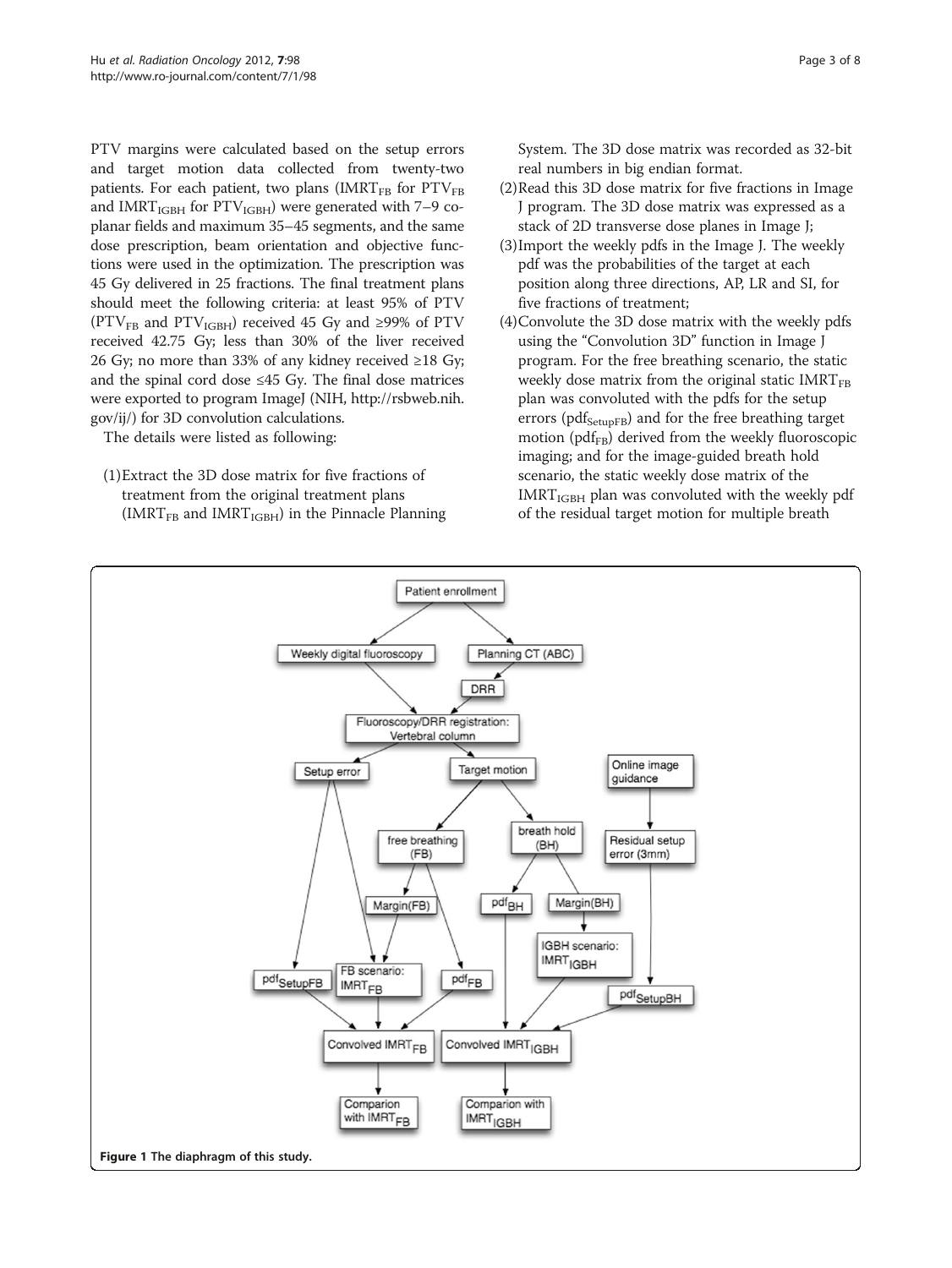<span id="page-3-0"></span>hold ( $pdf_{BH}$ ) and the residual setup errors after image guidance (pdf<sub>SetupBH</sub>).

(5)Pinnacle scripts were written to import the motion incorporated dose distribution (result of last step) for analysis and evaluation.

The target coverage and dose to organs at risk for both scenarios were compared using the two-sided Wilcoxon matched-pair signed-rank test. It was considered statistically significant if  $p \le 0.05$ . Additionally, the prescription dose was increased from 45 Gy to 54 Gy in the  $IMRT_{IGBH}$  plans to investigate the probability of dose escalation. Figure [1](#page-2-0) shows the scheme of this study.

# Results

# Setup uncertainties

A total of 220 pairs of orthogonal fluoroscopic images were acquired for the 22 patients. The mean (simple average) and stand deviation of the setup variations along the superior-inferior (SI), left-right (LR) and anterior-posterior (AP) directions are  $1.2 \pm 3.4$  mm,  $0.0 \pm 1.8$  mm, and  $-1.4 \pm 3.1$  mm, respectively. The margin for setup error  $(M_{\text{Setup}})$  is 8.3 mm in the SI direction, 3.3 mm in the LR direction, and 6.4 mm in the AP direction calculated with the margin recipe proposed by Van Herk, et al. [\[12](#page-7-0)].

# Target motion

# Free breathing scenario

Figure 2.A and B depict the motion trajectory of the clips on the AP and LR views in the free breathing condition for one patient (Patient5). In this figure 20 frames of the fluoroscopic images were projected to a reference frame (the end of inspiration image). The target motion was represented by the motion of the centroid of clips, assuming that the relative positions between any two clips did not change significantly. The displacement of the centroid versus the time for one breathing cycle along the AP, LR and SI directions for this patient is illustrated in Figure 2.C. The mean values of the motion excursion are 11.1, 1.9, and 5.5 mm in the SI, LR, and AP direction, respectively. The margin to compensate for the target motion in free breathing, calculated as  $M_{FB} =$ Mean +3SD, is 20.4 mm in the SI direction, 4.9 mm in the LR direction, and 13.0 mm in the AP direction to ensure that 99.7% of the times the target falls within this margin.

# Breath-hold scenario

The maximum residual target motion in the SI, LR and AP directions are 10.1 mm, 3.5 mm and 8.1 mm, respectively. The mean values of the motion excursion are 3.7, 1.6, and 2.8 mm in the SI, LR, and AP direction,

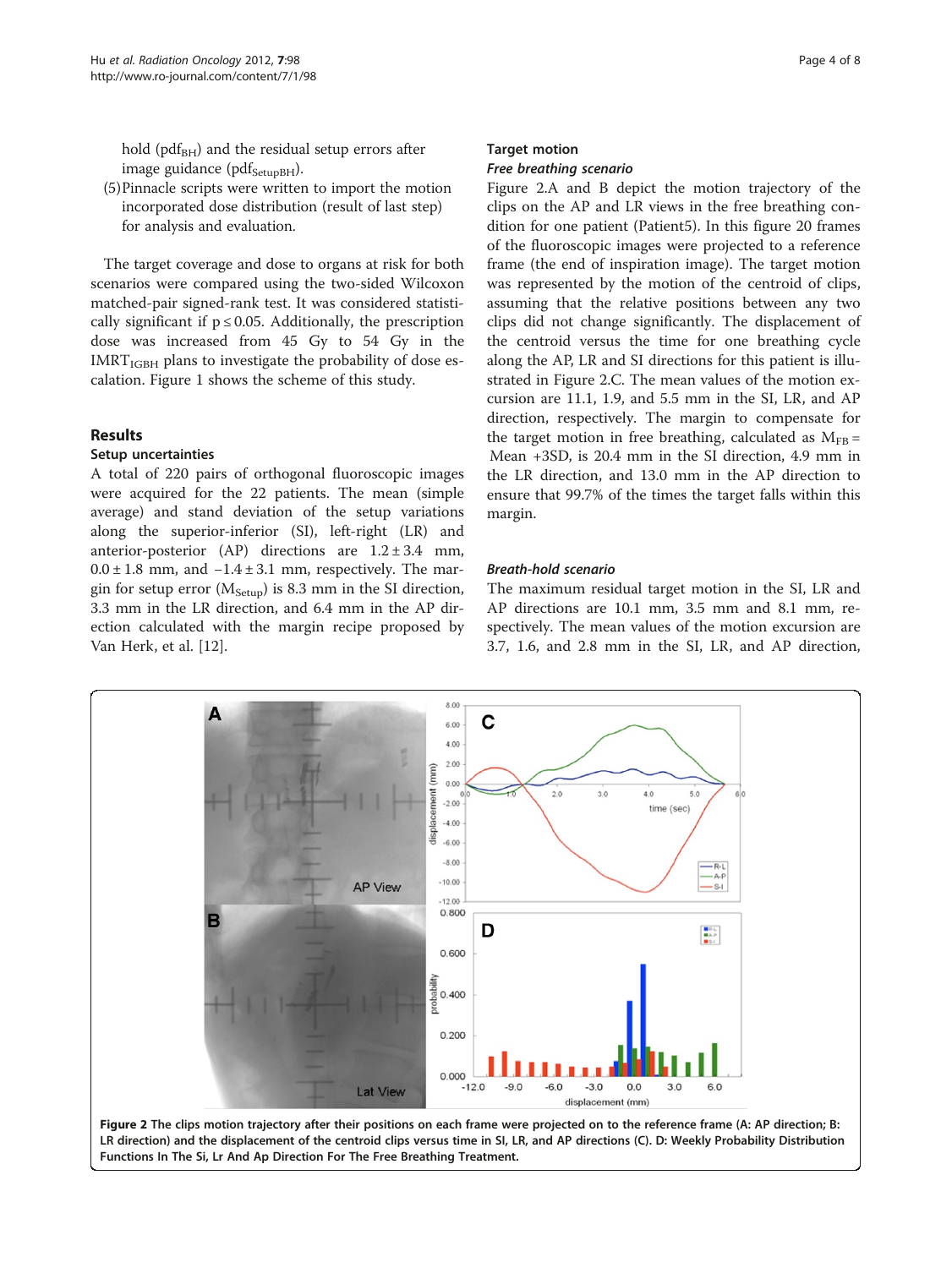Table 1 The range, mean and standard deviation (SD) of the target motion represented by the movement of the centroid of the clips in free breathing and breath-hold conditions

|                |           | SI(mm) | $LR$ (mm) | $AP$ (mm) |
|----------------|-----------|--------|-----------|-----------|
| Free breathing | Max       | 20.0   | 5.8       | 12.5      |
|                | Min       | 2.8    | 0.8       | 2.2       |
|                | Mean      | 11.1   | 1.9       | 5.5       |
|                | <b>SD</b> | 3.1    | 1.0       | 2.5       |
|                | Margin    | 20.4   | 4.9       | 13.0      |
| Breath hold    | Max       | 10.1   | 3.5       | 8.1       |
|                | Min       | 1.0    | 0.3       | 0.8       |
|                | Mean      | 3.7    | 1.6       | 2.8       |
|                | <b>SD</b> | 2.0    | 0.8       | 1.7       |
|                | Margin    | 9.7    | 5.0       | 7.9       |

The margin for target motion was calculated using three times of the SD. All data are calculated from the entire group of the patients.

respectively. The frequency of occurrence for the motion less than 6 mm is 86.1% in SI, 91.4% in AP and 100% in the LR direction. Based on the formula  $M_{BH} = Me$ an +3SD, a margin of 9.7 mm in the SI direction, 4.0 mm in the LR direction, and 7.9 mm in the AP direction is needed to cover the target for multiple breath-hold treatment.

The detail target motion data in both free breathing and breath-hold scenarios are listed in the Table 1.

#### Probability density functions

The probability distribution functions of the target motion in free breathing ( $pdf_{FB}$ ) and breath-hold ( $pdf_{BH}$ ) treatment describe the probability of the target at each position in the entire motion excursion. Figure [2](#page-3-0).D shows the corresponding  $pdf_{FB}$  for one of the patients (Patient5). For the patient daily setup variations, both  $pdf_{\text{SetupFB}}$  and  $pdf_{\text{SetupBH}}$  were generated by using the Gaussian distributions.

# Dose comparison for the free breathing and breath-hold treatments

The  $PTV_{FB}$  margin for free breathing treatment planning was calculated to be 22.0, 5.9 and 14.5 mm in the SI, LR and AP direction, respectively. For the image-guided breath-hold treatment, a 3.0-mm setup margin was used to account for the residual error introduced by the online correction strategy. The internal margin  $(M_{BH})$  was used to cover the residual target motion for multiple breathhold periods. The overall margins for PTV<sub>IGBH</sub> were 10.2 mm in the SI direction, 5.0 mm in the LR direction and 8.5 mm in the AP direction. The comparison was performed on 6 randomly selected patients. Table 2 lists the comparison of the target coverage and the dose to organs at risks for the original static plans and motion convoluted plans between free breathing and breath-hold treatment.

All plans were similar in the target coverage with no significant statistic difference. The p values were 0.96 (for PTV  $V_{45}$ , Vx means the percent volume that received x Gy) and 0.76 (for PTV  $V_{42.75}$ ) for static plans, and 0.78 (for  $V_{45}$ ) and 0.33 (for PTV  $V_{42.75}$ ) for convoluted plans. As for the critical structures, the IMRT $_{FB}$ was chose as the reference in the comparison of liver  $V_{30}$  and kidneys  $V_{15}$ . Static IMRT<sub>IGBH</sub> plans had lower dose to the liver compared to static  $IMRT_{FB}$  (p = 0.01), but no significant difference was found in the kidney dose. However, after convolution,  $IMRT_{IGBH}$  showed better kidneys sparing  $(p < 0.01)$  but similar dose to the liver  $(p = 0.08)$ . The dose distributions in the transverse, sagittal and coronal planes of one patient in the two scenarios are shown in Figure [3.](#page-5-0)

#### The possibility of dose escalation

 $IMRT_{IGBH}$  plans with 54 Gy target dose were generated and compared with the original IMRT<sub>FB</sub>. As shown in Table [3](#page-5-0), both plans are convolved with the relative pdfs stated previously. The results show comparable target coverage and similar doses to liver, left kidney and spinal

Table 2 Comparison of the delivered dose to CTV and organs at risk for free breathing and breath-hold treatment techniques: convolution with the probability density functions

|                 |                      | <b>CTV</b>           |                   | Liver                      | L kidney          | R kidney          |
|-----------------|----------------------|----------------------|-------------------|----------------------------|-------------------|-------------------|
|                 |                      | $V_{45}$             | $V_{42.75}$       | $\mathsf{V}_{\mathsf{30}}$ | $V_{15}$          | $V_{15}$          |
|                 |                      | Mean $\pm$ SD $(\%)$ | Mean $\pm$ SD (%) | Mean $\pm$ SD (%)          | Mean $\pm$ SD (%) | Mean $\pm$ SD (%) |
| Static plan     | IMRT <sub>FR</sub>   | $99.7 \pm 0.5$       | $100.0 \pm 0.1$   | $N1*$                      | $N1*$             | $N1*$             |
|                 | IMRT <sub>IGBH</sub> | $99.7 \pm 0.6$       | $100.0 \pm 0.0$   | $-5.6 \pm 4.7$             | $-6.0 \pm 8.8$    | $-5.4 \pm 7.9$    |
|                 | p value              | 0.96                 | 0.76              | 0.01                       | 0.09              | 0.09              |
| Convoluted plan | IMRT <sub>FR</sub>   | $99.7 \pm 0.3$       | $100.0 \pm 0.1$   | $N2*$                      | $N2*$             | $N2*$             |
|                 | IMRT <sub>IGBH</sub> | $99.8 \pm 0.4$       | $100.0 \pm 0.0$   | $-3.8 \pm 5.4$             | $-14.8 + 9.9$     | $-11.0 \pm 7.7$   |
|                 | p value              | 0.78                 | 0.33              | 0.08                       | < 0.01            | < 0.01            |

N1<sup>\*</sup> for dose to the organs at risk, the free breathing plans were used as the reference in the comparison (static plan). N2<sup>\*</sup> for dose to the organs at risk, the convoluted free breathing plans were used as the reference in the comparison (convolved plan).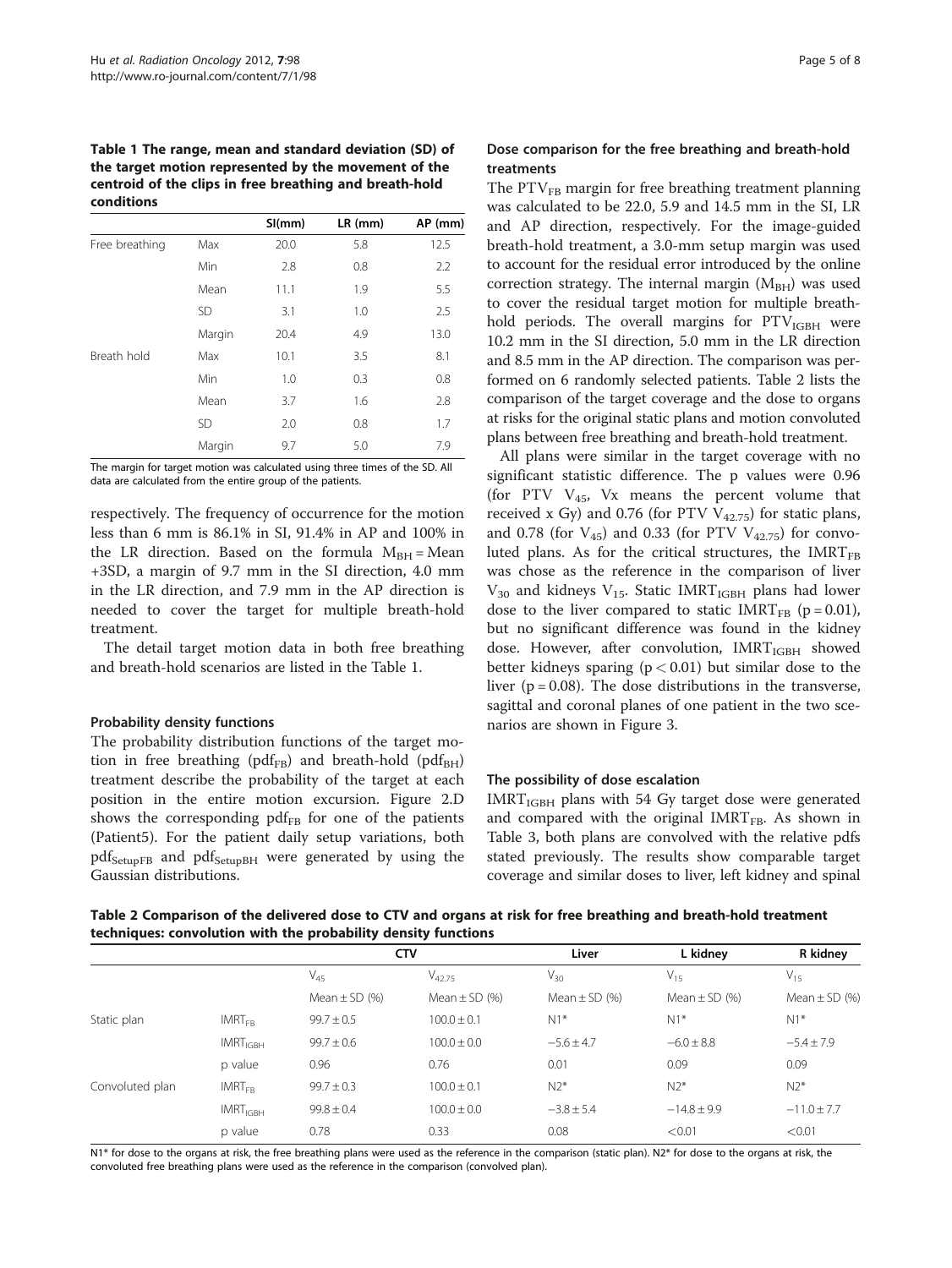<span id="page-5-0"></span>

cord. The  $V_{15}$  of the right-kidney was smaller in  $IMRT_{IGBH}$ 

# Discussion

In this study, we investigated the dosimetric benefit of combining image guidance and breath-hold technique

for gastric cancer radiotherapy. We applied the convolution method in calculation of the actual delivered dose. And based on the results we also showed the feasibility of dose escalation from 45 Gy to 54 Gy with the imageguided breath-hold technique while keeping the dose to the organs at risk at the same level.

| Table 3 Comparison of the dose to target and organs at risk for free breathing and breath-hold treatment techniques: |
|----------------------------------------------------------------------------------------------------------------------|
| the prescribed dose to the IMRT $_{\sf FB}$ and IMRT $_{\sf IGBH}$ were 45 Gy and 54 Gy, respectively                |

|                              | PTV <sub>ER</sub> /PTV <sub>IGRH</sub> |                  | Liver            | Left kidney    | Right kidney   | Spinal cord      |
|------------------------------|----------------------------------------|------------------|------------------|----------------|----------------|------------------|
|                              | $V_{45}$                               | $V_{42.75}$      | $V_{30}$         | $V_{15}$       | $V_{15}$       | Max Dose (Gy)    |
|                              | $Mean + SD$                            | $Mean + SD$      | Mean $\pm$ SD    | $Mean + SD$    | Mean $\pm$ SD  |                  |
| $IMRT_{FR}$ (45 Gy)          | $95.5 + 1.4%$                          | $98.8 + 1.1\%$   | $30.3 + 10.0\%$  | $47.5 + 5.4\%$ | $40.2 + 7.2\%$ | $41.6 \pm 3.6\%$ |
| $IMRT_{IGBH}(54 \text{ Gy})$ | $96.0 \pm 0.7\%$                       | $98.8 \pm 0.8\%$ | $31.0 \pm 8.7\%$ | $47.2 + 7.6\%$ | $34.1 + 16.3%$ | $43.4 \pm 1.0\%$ |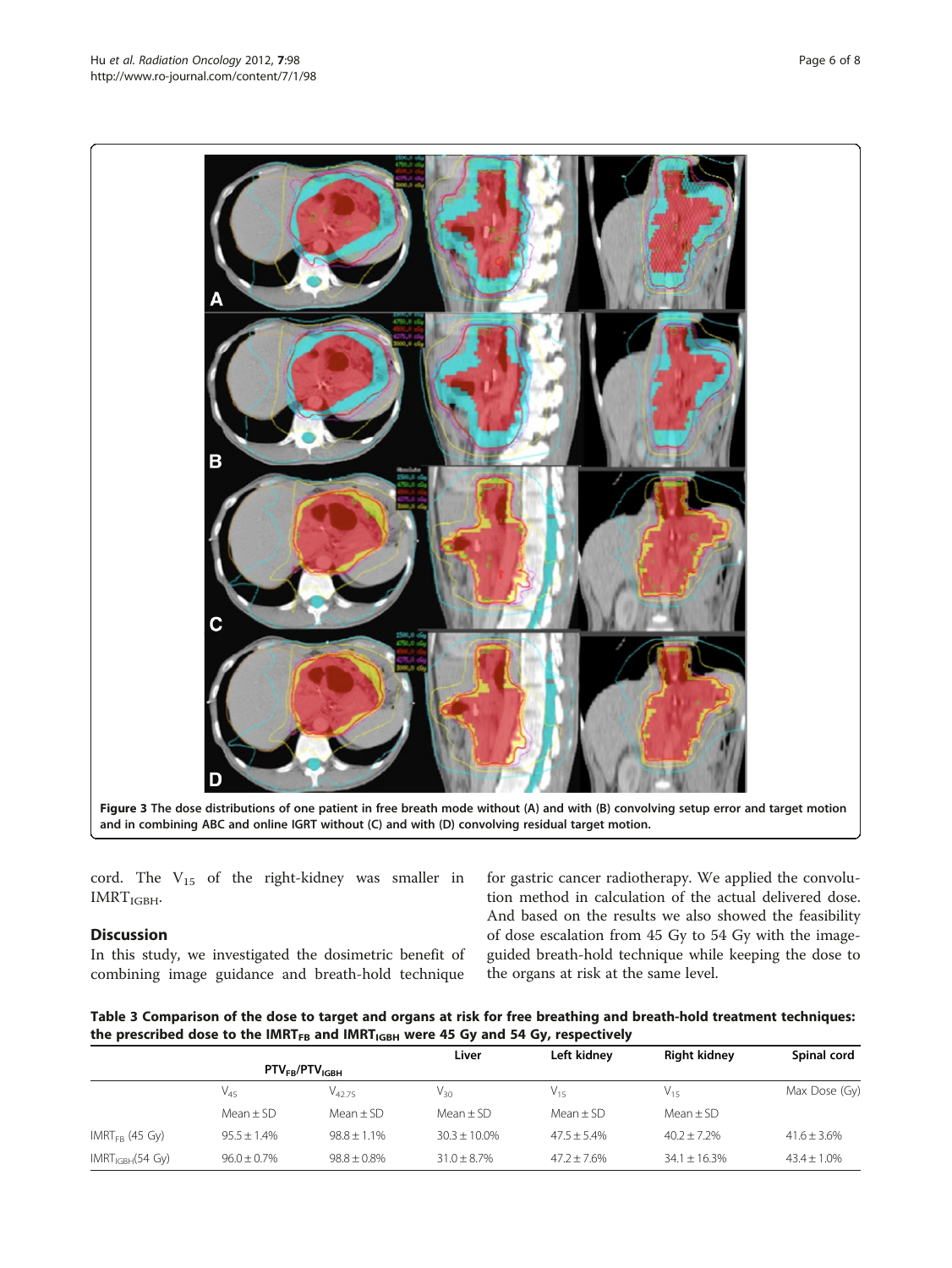Compared to AP-PA, multiple-field 3DCRT and IMRT techniques offer better normal tissue sparing. Henning GT et al. [[13\]](#page-7-0). reported an improved outcome associated with four or more radiation fields. Soyfer et al. [[14](#page-7-0)]. reported that the complex 3DCRT techniques improved PTV coverage and lowered the doses to the kidneys and spinal cord. Therefore, the IMRT was used in this study to achieve conformal dose distribution to the target.

Setup errors and tumor motions are the two main factors in designing CTV to PTV margins for gastric cancer radiotherapy. For setup errors, we found that the mean and standard deviation was  $0.0 \pm 1.8$  mm in LR,  $1.2 \pm 3.4$  mm in SI and  $-1.4 \pm 3.1$  mm in AP direction, which were considered to follow the Gaussian distribution. Although our data was derived from the fluoroscopic imaging on the simulator, it represented the patient setup error because the same therapists positioned the patients on both the simulator and the actual treatment machines. However, the setup accuracy can be greatly improved with the online correction strategy [[15\]](#page-7-0). Therefore, a 3 mm residual setup error after online image guided was applied for our study.

The target motion presents a challenge in radiotherapy treatment delivery. Motion degrades the reproducibility of the patient anatomic structures between the daily treatment and the initial CT acquisition, and can cause the dose to the tumor and normal organs differ from the original treatment plan. Our results showed a large margin was required for compensating the setup uncertainties and target motion in free breathing treatment. Large margins hinder the normal tissue sparing and target dose escalation.

The ABC technique has been widely used to reduce the respiratory induced organ motion. Wong et al. reported that the intra-fraction reproducibility of ABC was about 3 mm [\[8](#page-7-0)]. However, ABC can not eliminate the residual organ motion as well as the intra- and interfraction reproducibility uncertainties [\[16](#page-7-0)]. In our study, we evaluated the target motion within one ABC breath hold and the overall target motion between different breath-holds because each treatment fraction required several breath hold. We found the residual target motion were 3.7 mm, 1.6 mm and 2.8 mm in the SI, LR and AP directions, respectively. It is evident that it is possibility to reduce the margin in gastric cancer treatment using the breath hold technique.

Combining the daily image guidance and the breath hold technique can reduce the margin to 5–10 mm. Comparison of the static IMRT<sub>FB</sub> and IMRT<sub>IGBH</sub> plans demonstrated that the liver received lower dose in  $IMRT_{IGBH}$  (p = 0.01) while the target coverage remained the same  $(p > 0.05)$ . Although no significant difference was found in kidneys ( $p = 0.09$ ), the doses in IMRT<sub>IGBH</sub>

were slightly lower in some cases. The reason was that the margin in the LR direction for both FB and IGBH was about the same with a range of 5 to 7 mm. And compared to AP and SI directions, the margin in the LR direction had the prominent effect in the dose to the kidneys because of the anatomy positions of the kidneys. The margin in the AP direction determines how much the PTV overlaps with the liver, therefore lower dose is found in the  $IMRT<sub>IGBH</sub>$ .

Organ motion may lead to erroneous prediction of the actual delivered dose to the patient if the treatment plan is designed based on the static planning CT images. Although there are some limitations, the convolution method has been proposed to evaluate the changes in dose distributions during the treatment [\[17](#page-7-0)]. We incorporated the setup error and the free breathing target motion in  $IMRT_{FB}$ . For the breath-hold plans, we assumed that the residual error from the online correction follow the Gaussian distributions. We found that both FB and IGBH had adequate target coverage. However, as for the liver and kidneys, doses were similar to or lower than the static plans ( $p < 0.01$  for kidneys and  $p = 0.08$  for liver), which imply that the actual kidneys (liver) sparing were better than (similar to) the planned one.

The ultimate goal of our investigation was to evaluate the possible dose escalation with the image guidance and ABC. Our study suggested that a significant dosimetric benefit could be achieved by combining the IMRT, image-guidance and breath-hold techniques in the treatment delivery. As the result, it is possible to escalate the target dose from 45 Gy to 54 Gy while keeping the critical organs under their dose tolerance. In other word, a better OAR sparing will be obtained if using the IGRT and ABC in a 45 Gy prescription. This will be a potential benefit to those patients with kidneys disease. This study is purpose on the dosimetric benefit on combining the IGRT and ABC techniques in the gastric cancer. Although the dose escalation in gastric radiotherapy is needed further verification, it is beyond the purpose of this dosimetric study.

# Conclusion

The gastric cancer radiotherapy requires a large margin to account for the setup error and organ motion in the free breathing treatment. The ABC technique can be used to reduce the gastric target motion, and further dosimetric benefit can be achieved by combining breathhold and IGRT techniques in the adjuvant gastric cancer radiotherapy. It is feasible to escalate the target dose if the online correction strategy is implemented along with the breath-hold technique. The clinical implication and outcome needs further study.